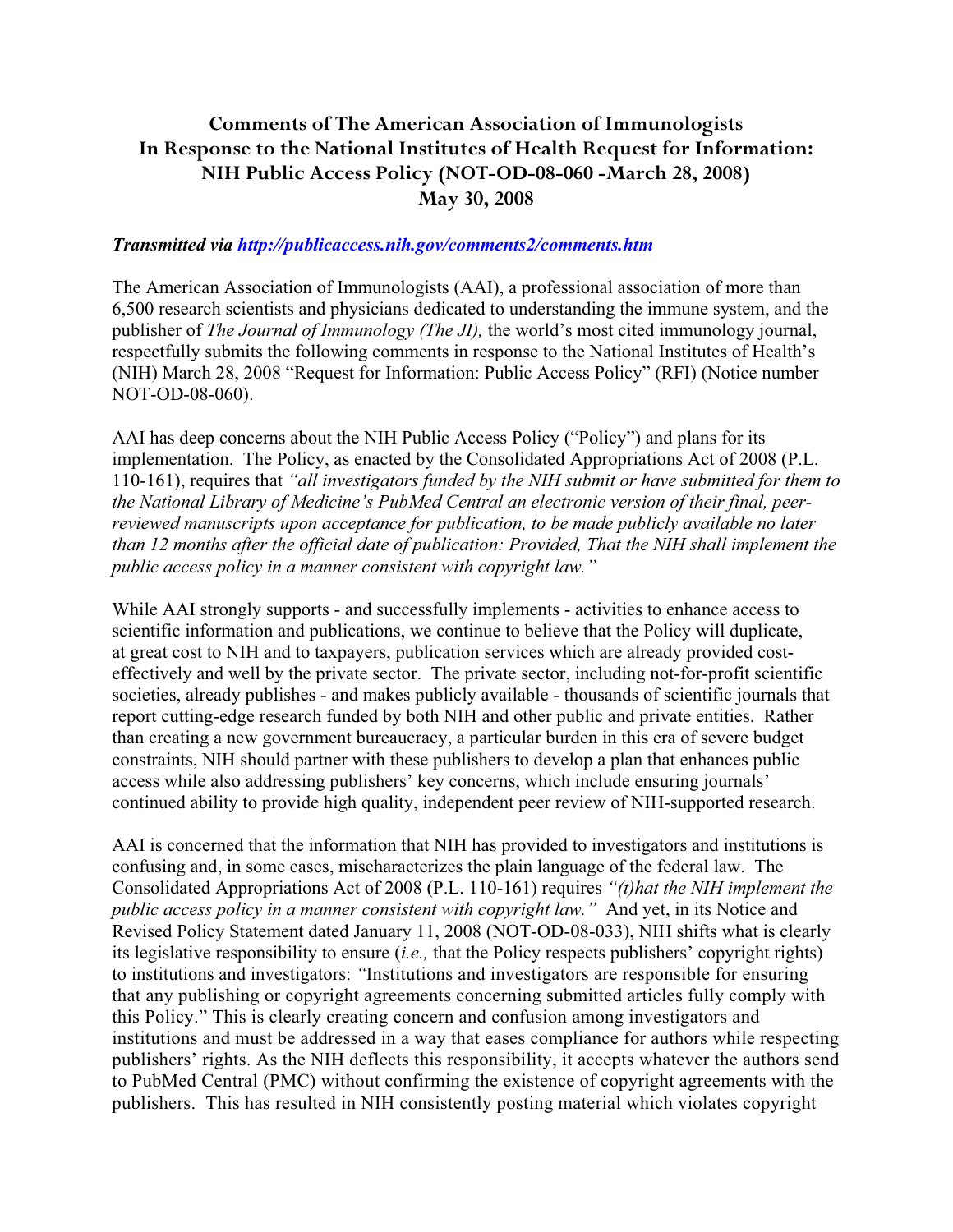agreements with publishers, requiring publishers to seek out the violations and bring them to NIH's attention. In addition, a recent NIH directive by Michael Gottesman, Deputy Director of Intramural Research ("NIH Employee Procedures for Complying with NIH Public Access Policy," May 15, 2008), which requires intramural investigators to use NIH submission forms for all journals and to reject the use of publishers' forms (irrespective of whether they comply with the Policy), has created confusion for NIH investigators and an administrative burden for publishers. [Publishers' submission forms often include - in addition to copyright transfer agreements - statements regarding Conflict of Interest and Author Responsibility (*e.g.,* appropriate approval for human and animal use, prior publication history, the availability of unique materials, responsibility for scientific integrity, etc.) that authors are required to sign.]

AAI also has serious concerns about the legality of the Policy. Many of these concerns were addressed in great detail in a legal analysis commissioned by AAI and the American Physiological Society (APS) in 2004, when NIH had proposed a mandatory program (NOT-OD-04-64, September 3, 2004). This legal analysis, which was submitted to NIH on November 16, 2004, and resubmitted via an electronic link in our March 14, 2008 comments (responding to NOT-OD-08-057), addresses legal issues that NIH had dismissed as irrelevant when the NIH plan was initially implemented as a voluntary policy. With the passage of the Consolidated Appropriations Act of 2008 (P.L. 110-161), which made the Policy mandatory, key legal issues raised in this analysis (see http://www.aai.org/News\_Board/CommentsNIHPublicAccess.pdf), including the following, must now be addressed:

- 1. whether NIH has complied with the Freedom of Information Act (and has considered its impact on patent applications);
- 2. whether NIH has complied with the provisions of the Administrative Procedures Act, including whether the notice provided to the public under this Act, and the opportunity for public comment, has been satisfied;
- 3. whether NIH has complied with the provisions of OMB Circular A-76;
- 4. whether NIH has complied with the Regulatory Flexibility Act; and
- 5. whether NIH has complied with the Paperwork Reduction Act.

Other legal/procedural concerns include the following:

- 1. NIH moved forward with the implementation of this Policy even as it announced the imminent publication of this RFI. In its March 7, 2008 notice [NOT-OD-08-057], NIH announced that it would issue an RFI later in March and respond to comments after a 60 day comment period. Yet NIH went ahead to implement this Policy with an effective date of April 7, 2008. In addition to the obvious legal flaws with this approach, it creates a sense that the NIH is neither interested in, nor willing to work with, the stakeholders who are deeply affected by this new Policy. NIH should proceed with implementing this Policy only after formal Notice and Rulemaking.
- 2. There are problems with the implementation guidance on the NIH website. While NIH appears to have corrected many of these errors in early May, there were serious problems for several months, including but not limited to the frequent incorrect use of the phrase "journal article" when it should have used "final peer reviewed manuscript."
- 3. NIH has created an appearance of favoritism by posting on its website a list of journals which submit authors' articles directly to PMC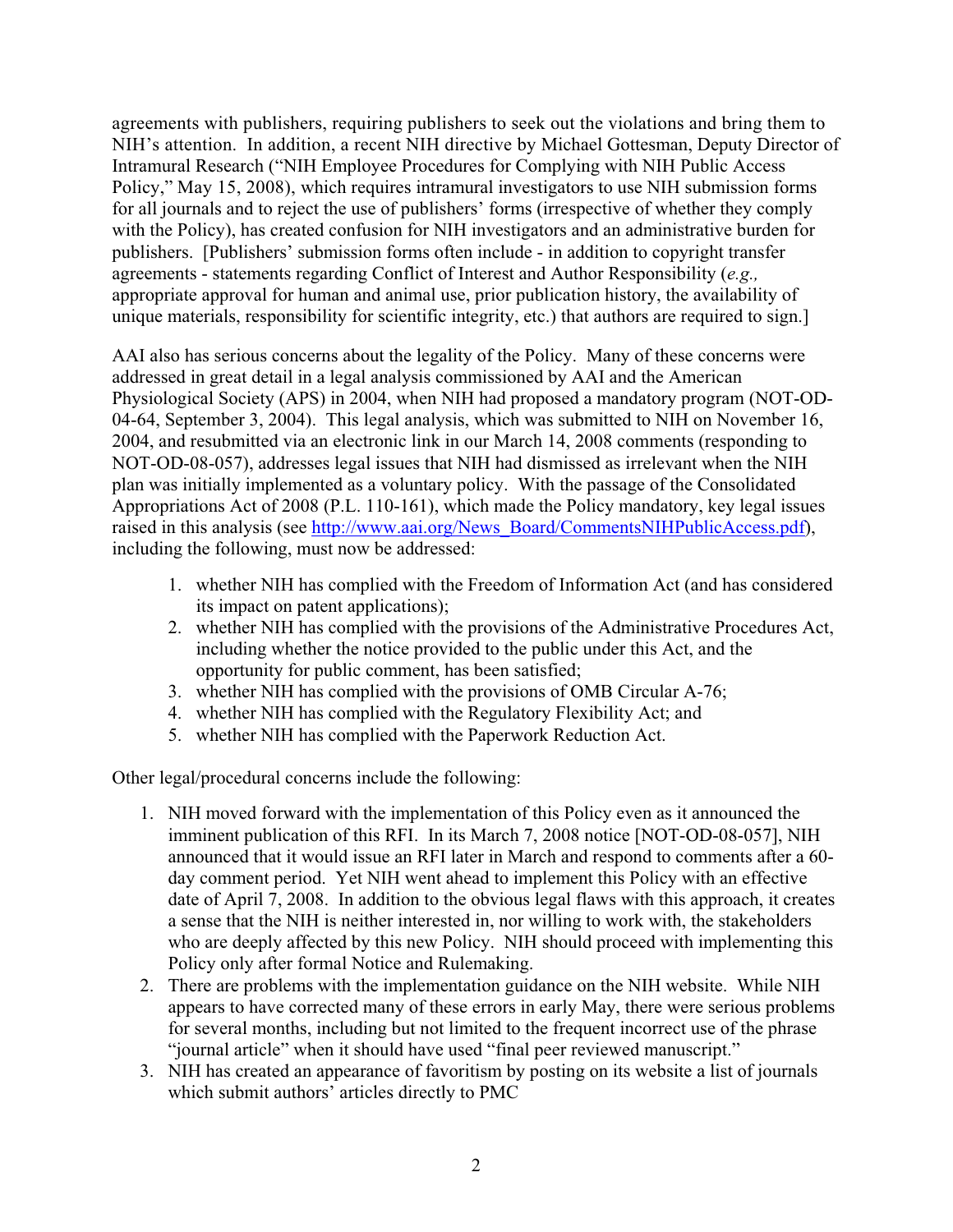(http://publicaccess.nih.gov/submit\_process\_journals.htm). Authors might perceive these publishers as preferred by NIH, their funding agency, dealing an unfair blow to other publishers who are not submitting authors' articles but who comply fully with the Policy.

In written (March 14, 2008) and oral (March 20, 2008) comments to NIH regarding the implementation of the Policy, AAI identified and requested additional information that stakeholders needed in order to be able to submit thoughtful comments in response to this RFI. This information has not been provided; therefore, AAI again respectfully requests that NIH respond to the following questions and provide stakeholders with an opportunity to comment before the Policy is implemented or enforced:

- 1. What are the total funds that were expended on implementing the voluntary NIH Public Access Policy (May 2, 2005 – January 11, 2008)?
- 2. What is the cost anticipated for implementation of the mandatory Policy in FiscalYear (FY) 2009?
- 3. How much of the cost anticipated for implementation in FY 2009 will be a one-time implementation cost, and how much will be an annual implementation cost?
- 4. In responding to the above three questions, please report the cost incurred by the National Library of Medicine (NLM) as well as the various NIH Institutes, Centers, and Offices involved, including:
	- a) the number of FTEs and contracted services used to accommodate this initiative;
	- b) the cost of personnel and administrative services for this program (including associated space for infrastructure and personnel);
	- c) time spent directly on the promotion, management, enforcement and assessment of this program to/by NIH grantees and the public; and
	- d) all costs associated with network infrastructure improvements including but not limited to bandwidth capabilities, server capacity, and equipment.
- 5. What steps is NIH taking to ensure that it posts only articles that comply with a particular publisher's embargo period?
- 6. Who will be responsible if the publisher's embargo period (and therefore the publisher's copyright rights) is violated?
- 7. Who will ensure that NIH complies with a publisher's copyright rights once a manuscript is submitted (*i.e.,* who will make sure that NIH does not transfer a manuscript to any other entity/repository without permission from the publisher)?
- 8. Who within NIH/the various Institutes will be responsible for determining whether a grantee is in compliance? (Institute directors, Program officers, etc.?)
- 9. What will be the penalties for non-compliance by a grantee? Will it matter if the non-compliance is intentional or inadvertent?
- 10. Why won't NIH accept the "Linking Proposal" offered to NIH in 2005 by fifty-seven not-for-profit scientific publishers, which would provide seamless links on PMC to the journals' websites, enable readers to access the full text of any article funded by NIH (and in many instances, the full text of *all* articles published in the journal, irrespective of funding source). This proposal has the following advantages:
	- a) it provides the public with free access to all published articles funded by the NIH;
	- b) it provides access to the final, copy-edited article of record (and any related materials, including corrections);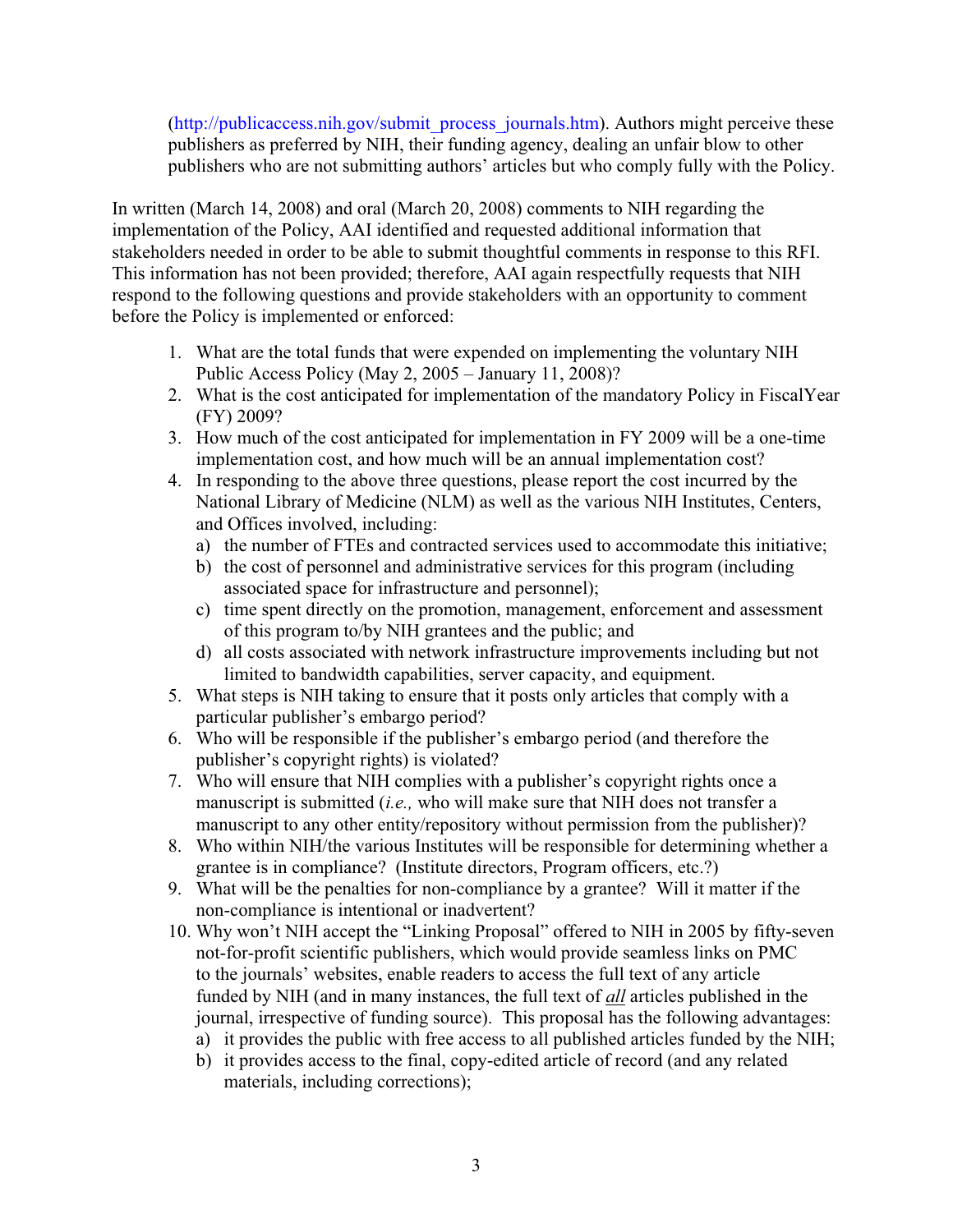- c) it is cost effective, since the NIH would not have to create a new repository, educate grantees about compliance and copyright, or monitor for compliance;
- d) it addresses publishers' copyright concerns;
- e) it satisfies the new law; and
- f) it complies with copyright law by ensuring that an article cannot be posted before the journal's embargo period is over.

In subsequent conversations with NIH about this Linking Proposal, publishers offered to consider ways to satisfy NIH's need for a repository of all NIH-funded works*, i.e.*  to help NIH populate a "dark archive" for internal NIH use only.

In addition to the above questions, AAI respectfully requests answers to the following questions:

- 1. How will NIH address allegations of/evidence regarding plagiarism, including issuing corrections and retractions?
- 2. How will NIH ensure that manuscripts accepted for publication but not ultimately published (due to legal or other issues arising between the date of acceptance and the date of publication) are not posted?
- 3. How will NIH provide publishers with the data necessary to evaluate the effect of this Policy on their business model (including their subscription base)? Will NIH provide publishers with PMC usage (and other relevant) statistics?
- 4. Since publishers invest millions of dollars in the publication process (including peer review, editing, design, printing, and posting online), will NIH compensate publishers for their loss of revenue when PMC posts articles within 12 months after publication?
- 5. How will NIH ensure that it posts only manuscripts eligible for posting under this Policy, and how will NIH ensure the prompt removal of manuscripts which should not have been posted? To date, the burden of ensuring compliance has fallen to publishers who have been forced to expend time and resources monitoring the PMC site and contacting NIH to request removal of articles which have been posted in violation of journals' copyright rights.
- 6. How will NIH prevent the piracy, alteration, re-publication, or other illegal use of copyrighted material that is published on PMC? Will NIH notify publishers and provide them with the information necessary to protect their copyright?
- 7. How will NIH prevent "repurposing," *i.e.,* modifications to the manuscript by authors or NIH that result in variations from the original manuscript? This includes inadvertent repurposing (e.g., inserting links to databases or other articles).
- 8. How will NIH ensure the inclusion of and protect publisher and society trademarks and branding? Absence of these proprietary marks may confuse or mislead readers as to the owner of the copyright (or the existence of copyright), and may result in inadvertent misuse.
- 9. How will NIH prevent the distribution of copyrighted material to sites outside the United States if publishers do not grant approval?
- 10. Since the law applies to "all investigators funded by the NIH," how will NIH address situations where investigators have minimal NIH funding and depend on another primary funder who objects to submitting to PMC?